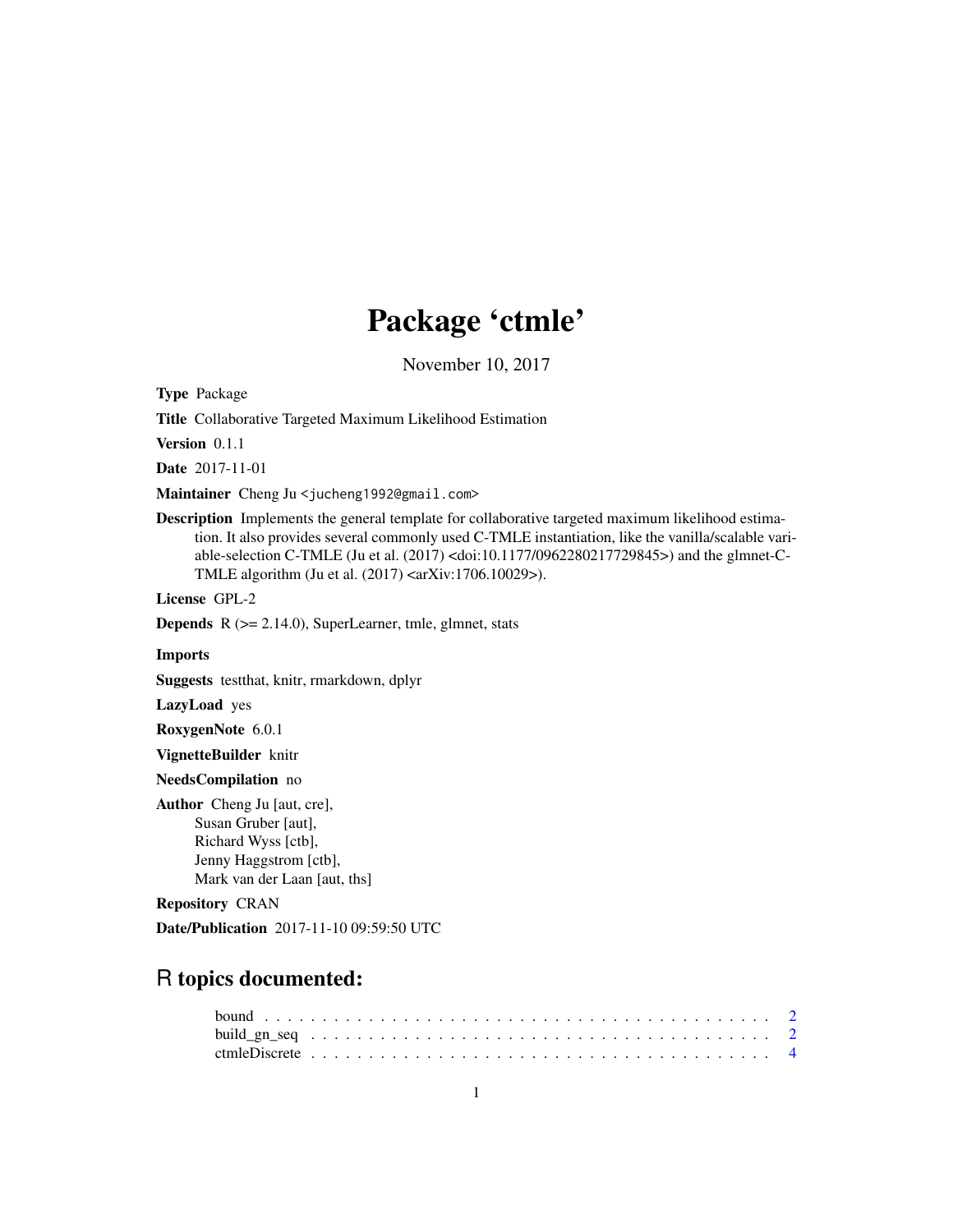<span id="page-1-0"></span>

| Index |  |
|-------|--|
|       |  |
|       |  |
|       |  |
|       |  |
|       |  |

| bound | set outliers to min/max allowable values. It assumes x contains only |  |
|-------|----------------------------------------------------------------------|--|
|       | numerical data                                                       |  |

# Description

set outliers to min/max allowable values. It assumes x contains only numerical data

#### Usage

bound(x, bounds)

# Arguments

|        | input data                                                    |
|--------|---------------------------------------------------------------|
| bounds | a vector with length 2, contains the min and max of the bound |

### Value

x truncated input x by min/max in bounds

# Examples

```
x < - rnorm(1000)
x \le - bound(x, c(-1, 1))
```
build\_gn\_seq *Help function to build the sequence of gn candidates in ctmleGeneral*

# Description

This function helps building gn candidates for ctmleGeneral. It returns gn\_candidates\_cv, gn\_candidates, and folds, which could be directly applied to ctmleGeneral.

# Usage

```
build_gn_seq(A, W, SL.library, folds, verbose = TRUE)
```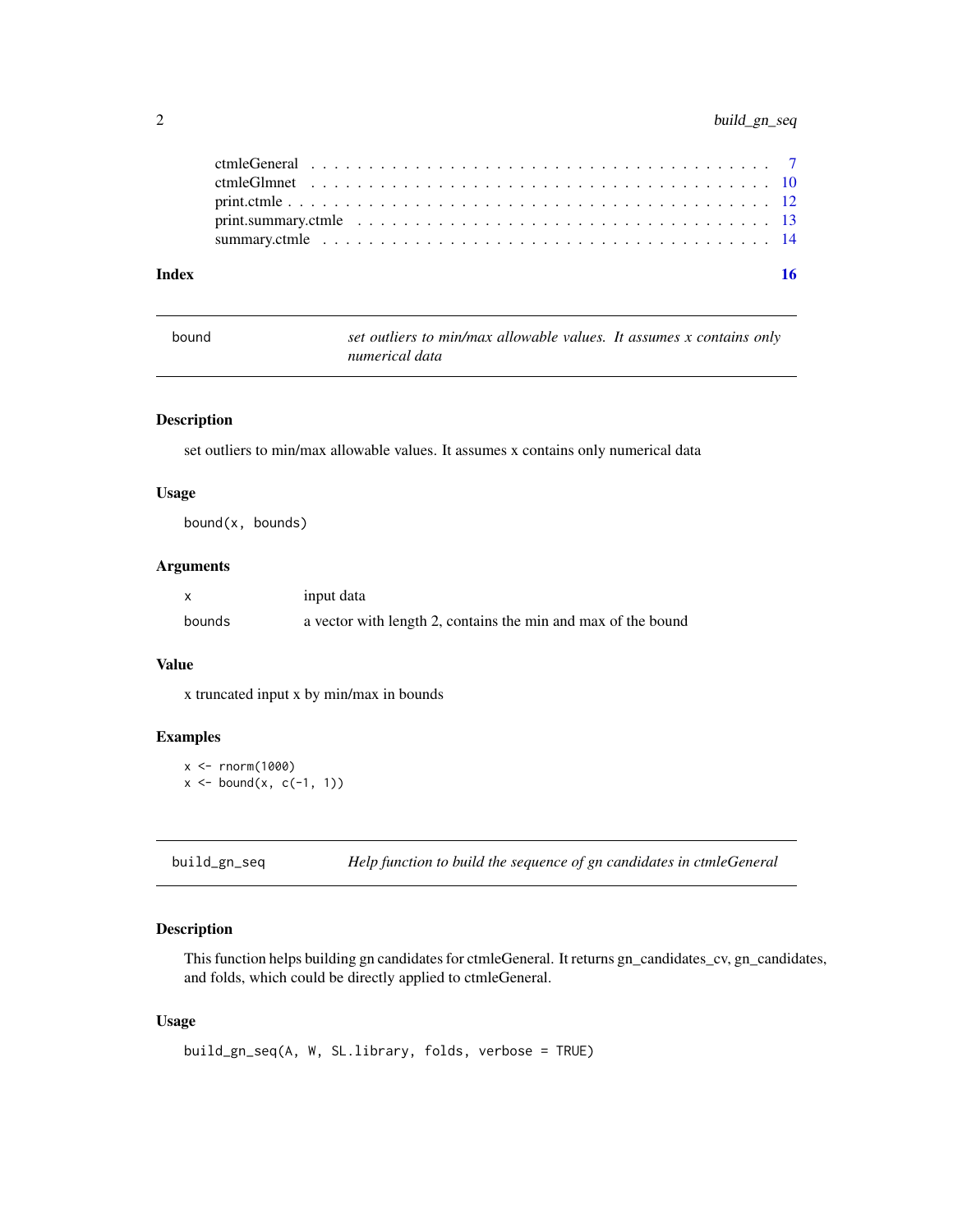#### Arguments

| A          | binary treatment indicator, 1 - treatment, 0 - control                                                                                                                                                                                                                         |
|------------|--------------------------------------------------------------------------------------------------------------------------------------------------------------------------------------------------------------------------------------------------------------------------------|
| W          | vector, matrix, or dataframe containing baseline covariates for O bar                                                                                                                                                                                                          |
| SL.library | a vector of the names of the estimators for ctmle (need to be prepared in the<br>format for SL, see more details in SuperLearner package), The theory of ctmle<br>requires the estimators are ordered by the model complexity, with the last one<br>be a consistent estimator. |
| folds      | The list of indices for the ctmle cross-validation step                                                                                                                                                                                                                        |
| verbose    | A boolean. If print out the training log for Super Learne                                                                                                                                                                                                                      |

#### Value

gn\_candidates\_cv matrix or dataframe, each column stand for a estimate of propensity score. Estimate in the column with larger index should have smaller empirical loss

gn\_candidates matrix or dataframe, each column stand for a the cross-validated estimate. For example, the (i,j)-th element is the predicted propensity score by j-th estimator, for i-th observation, when it is in the validation set

folds The list of indices for the ctmle cross-validation step

details The SuperLearner object used to generate gn\_candidates\_cv

```
N < - 1000p = 100V = 5Wmat \leq matrix(rnorm(N \neq p), ncol = p)
gcoef <- matrix(c(-1,-1,rep(-(3/((p)-2)),(p)-2)),ncol=1)
W <- as.data.frame(Wmat)
g <- 1/(1+exp(Wmat%*%gcoef / 3))
A \leq -rbinom(N, 1, prob = g)folds <-by(sample(1:N,N), rep(1:V, length=N), list)
lasso_fit <- cv.glmnet(x = as.matrix(W), y = A, alpha = 1, nlambda = 100, nfolds = 10)
lasso_lambdas <- lasso_fit$lambda[lasso_fit$lambda <= lasso_fit$lambda.min][1:5]
# Build template for glmnet
SL.glmnet_new <- function (Y, X, newX, family, obsWeights, id, alpha = 1,
                          nlambda = 100, lambda = 0, \ldots)
{
    # browser()
    if (!is.mathrix(X)) {
          X \leq model.matrix(\sim-1 + ., X)
         newX <- model.matrix(~-1 + ., newX)
   }
   fit \leq glmnet::glmnet(x = X, y = Y,
                         lambda = lambda,
                         family = family$family, alpha = alpha)
```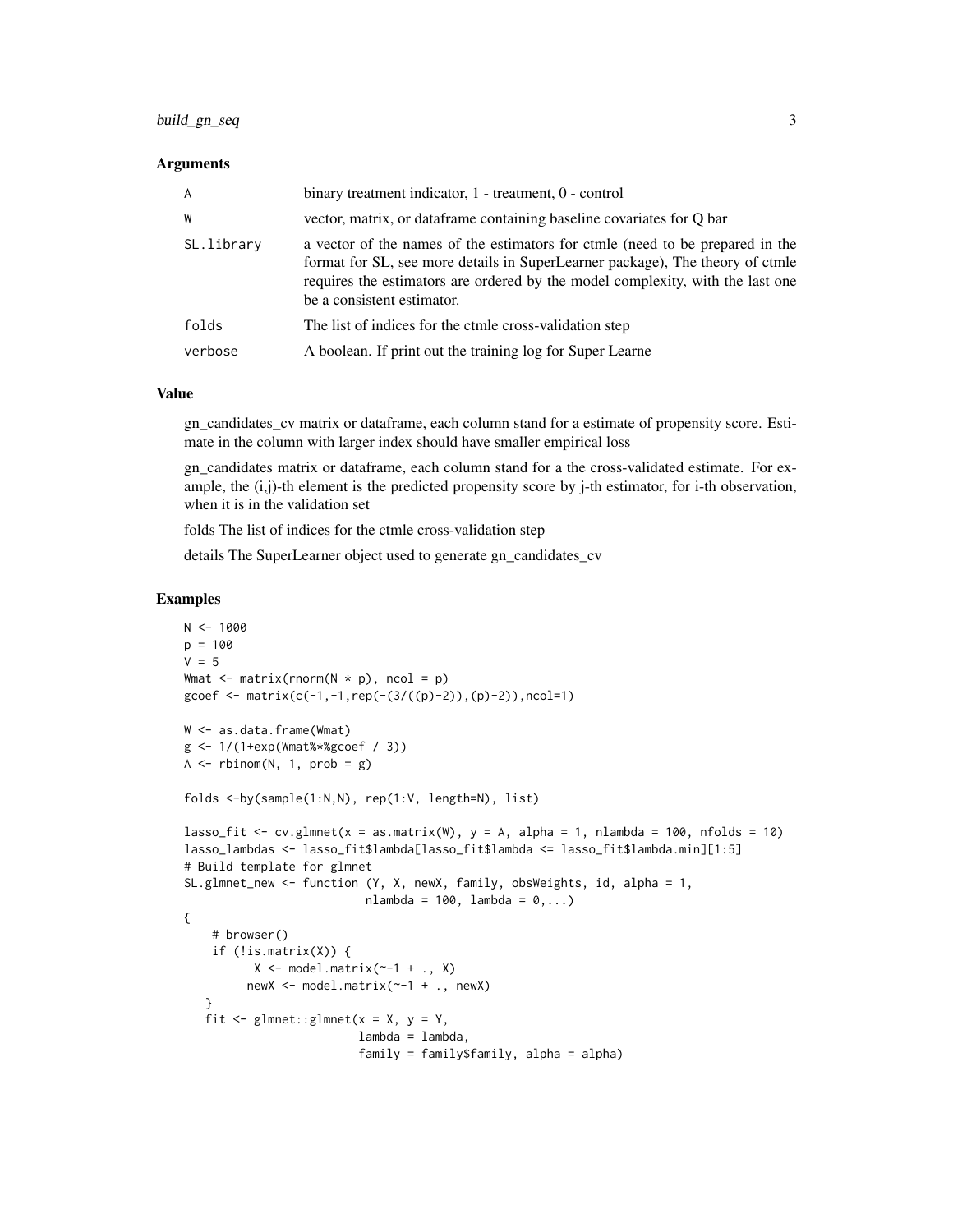```
pred <- predict(fit, newx = newX, type = "response")
    fit \le list(object = fit)
  class(fit) <- "SL.glmnet"
  out \le list(pred = pred, fit = fit)
  return(out)
}
# Use a sequence of estimator to build gn sequence:
SL.cv1lasso <- function (..., alpha = 1, lambda = lasso_lambdas[1]){
   SL.glmnet_new(..., alpha = alpha, lambda = lambda)}
SL.cv2lasso <- function (..., alpha = 1, lambda = lasso_lambdas[2]){
    SL.glmnet_new(..., alpha = alpha, lambda = lambda)}
SL.cv3lasso <- function (..., alpha = 1, lambda = lasso_lambdas[3]){
    SL.glmnet_new(... , alpha = alpha, lambda = lambda)
}
SL.cv4lasso <- function (..., alpha = 1, lambda = lasso_lambdas[4]){
     SL.glmnet_new(..., alpha = alpha, lambda = lambda)}
SL.library = c('SL.cv1lasso', 'SL.cv2lasso', 'SL.cv3lasso', 'SL.cv4lasso', 'SL.glm')
gn\_seq \leftarrow build\_gn\_seq(A = A, W = W, SL.library = SL.library, folds = folds)gn_seq$gn_candidates_cv
gn_seq$gn_candidates
```
ctmleDiscrete *Discrete Collaborative Targeted Minimum-loss based Estimation*

#### Description

This function computes the discrete Collaborative Targeted Minimum-loss based Estimator for variable selection. It includes the greedy C-TMLE algorithm (Gruber and van der Laan 2010), and scalable C-TMLE algorithm (Ju, Gruber, and Lendle et al. 2016) with a user-specified order.

#### Usage

```
ctmleDiscrete(Y, A, W, Wg = W, Q = NULL, preOrder = FALSE, order = NULL,
  patience = FALSE, Qbounds = NULL, cvQinit = FALSE, Qform = NULL,
  SL.library = NULL, alpha = 0.995, family = "gaussian", gbound = 0.025,
  like_type = "RSS", fluctuation = "logistic", verbose = FALSE,
  detailed = FALSE, PEN = FALSE, V = 5, folds = NULL,stopFactor = 10^6)
```
<span id="page-3-0"></span>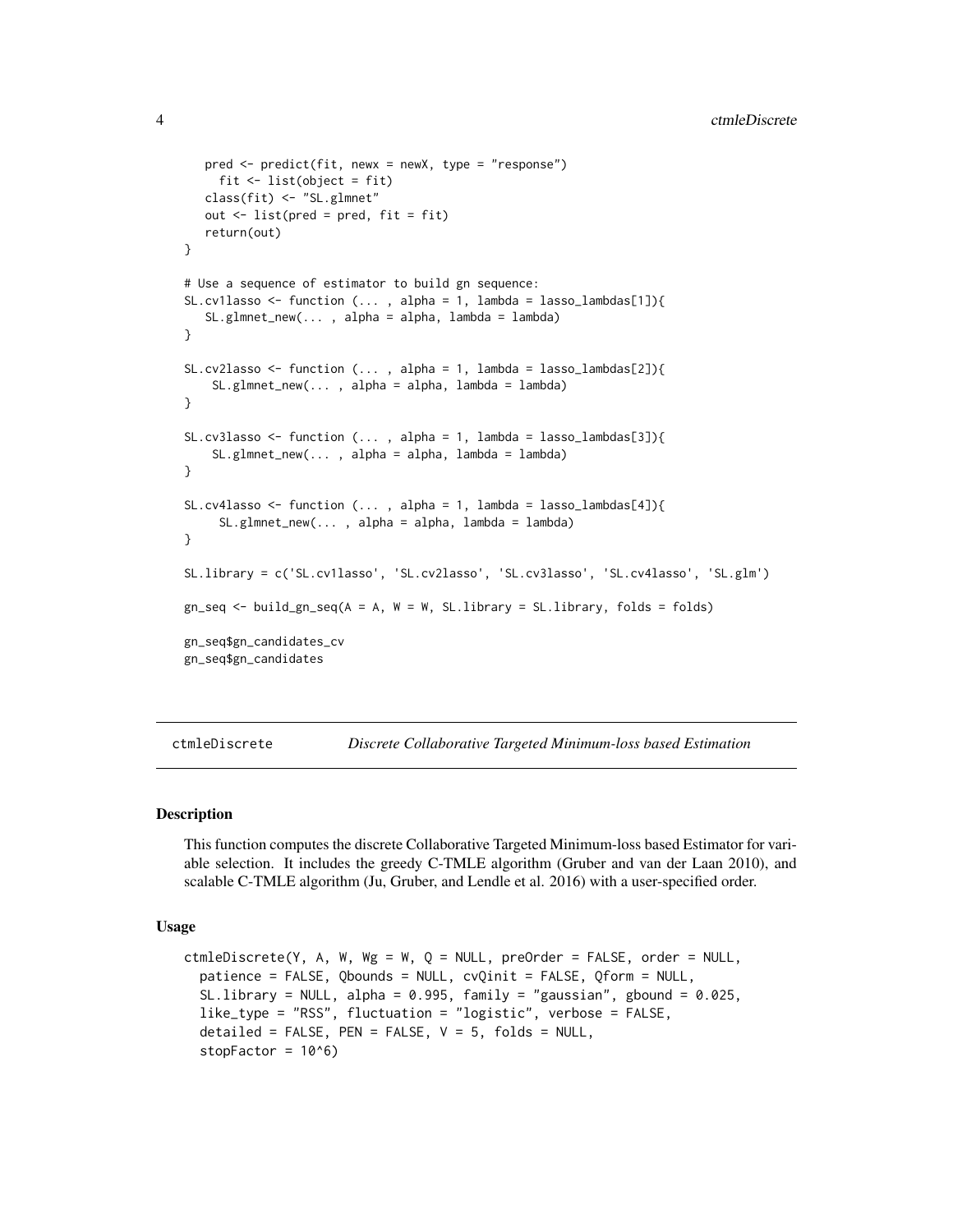# ctmleDiscrete 5

# Arguments

| Y           | continuous or binary outcome variable                                                                                                                           |
|-------------|-----------------------------------------------------------------------------------------------------------------------------------------------------------------|
| A           | binary treatment indicator, 1 for treatment, 0 for control                                                                                                      |
| W           | vector, matrix, or dataframe containing baseline covariates for Q bar                                                                                           |
| Wg          | vector, matrix, or dataframe containing baseline covariates for propensity score<br>model (defaults to W if not supplied by user)                               |
| Q           | n by 2 matrix of initial values for Q0W, Q1W in columns 1 and 2, respectively.<br>Current version does not support SL for automatic initial estimation of Q bar |
| preOrder    | boolean indicator for using scalable C-TMLE algorithm or not                                                                                                    |
| order       | the use-specified order of covariables. Only used when (preOrder = TRUE). If<br>not supplied by user, it would automatically order covariates from W_1 to W_p   |
| patience    | a number to stop early when the score in the CV function does not improve after<br>so many covariates. Used only when (preOrder = TRUE)                         |
| Qbounds     | bound on initial Y and predicted values for Q.                                                                                                                  |
| cvQinit     | if TRUE, cross-validate initial values for Q to avoid overfits                                                                                                  |
| Oform       | optional regression formula for estimating initial Q                                                                                                            |
| SL.library  | optional vector of prediction algorithms for data adaptive estimation of Q, de-<br>faults to glm, and glmnet                                                    |
| alpha       | used to keep predicted initial values bounded away from $(0,1)$ for logistic fluc-<br>tuation, 0.995 (default)                                                  |
| family      | family specification for working regression models, generally 'gaussian' for<br>continuous outcomes (default), 'binomial' for binary outcomes                   |
| gbound      | bound on $P(A=1 W)$ , defaults to 0.025                                                                                                                         |
| like_type   | 'RSS' or 'loglike'. The metric to use for forward selection and cross-validation                                                                                |
| fluctuation | 'logistic' (default) or 'linear', for targeting step                                                                                                            |
| verbose     | print status messages if TRUE                                                                                                                                   |
| detailed    | boolean number. If it is TRUE, return more detailed results                                                                                                     |
| <b>PEN</b>  | boolean. If true, penalized loss is used in cross-validation step                                                                                               |
| V           | Number of folds. Only used if folds is not specified                                                                                                            |
| folds       | The list of indices for cross-validation step. We recommend the cv-splits in<br>C-TMLE matchs that in gn_candidate_cv                                           |
| stopFactor  | Numerical value with default 1e6. If the current empirical likelihood is stopFac-<br>tor times larger than the best previous one, the construction would stop   |

# Value

best\_k the index of estimate that selected by cross-validation

est estimate of psi\_0

CI IC-based 95

pvalue pvalue for the null hypothesis that  $Psi = 0$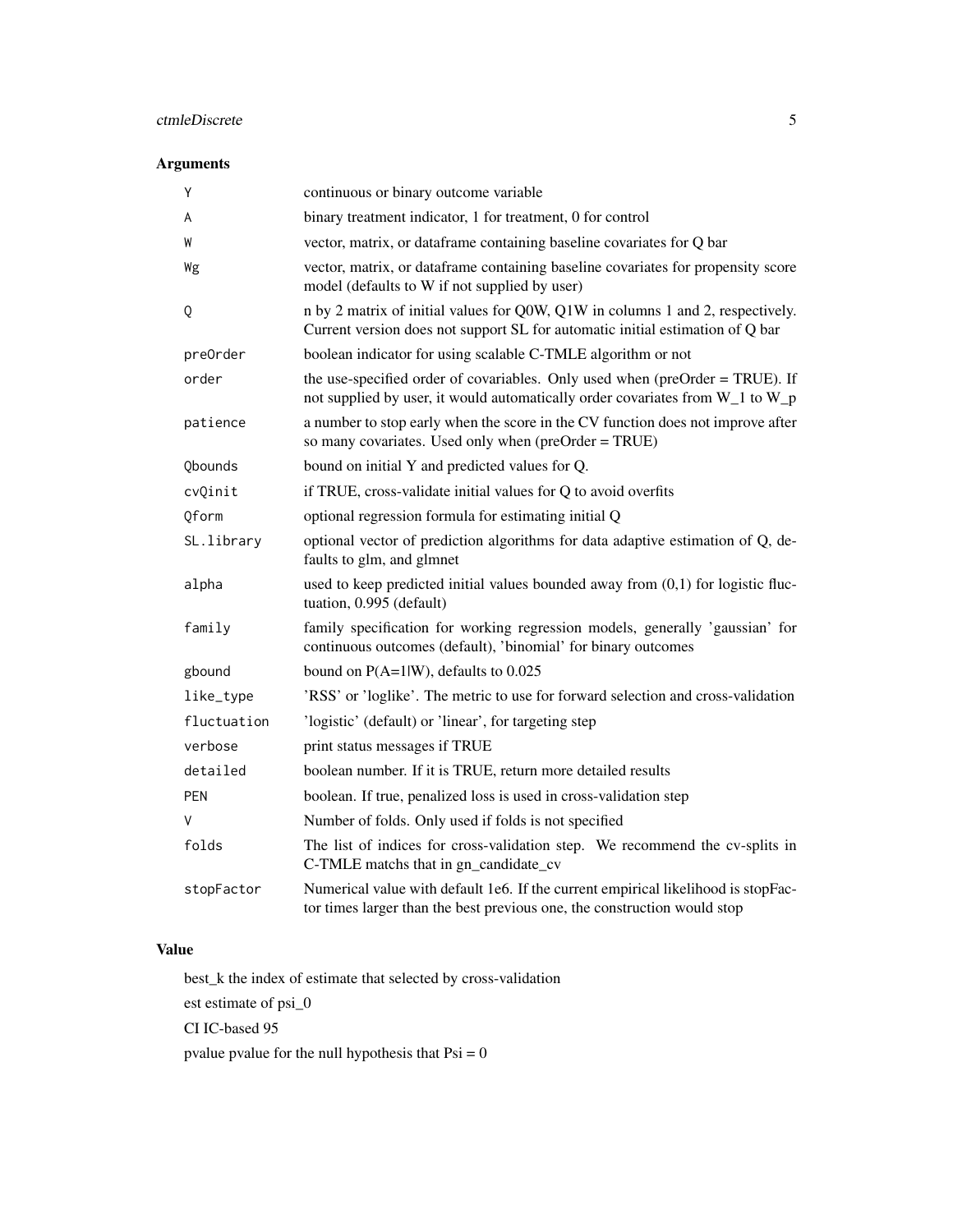likelihood sum of squared residuals, based on selected estimator evaluated on all obs or, logistic loglikelihood if like type != 'RSS'

varIC empirical variance of the influence curve adjusted for estimation of g

varDstar empirical variance of the influence curve

var.psi variance of the estimate

varIC.cv cross-validated variance of the influence curve

penlikelihood.cv penalized cross-validated likelihood

cv.res all cross-validation results for each fold

```
## Not run:
N < - 1000p = 10Wmat \leq matrix(rnorm(N \star p), ncol = p)
beta1 <- 4+2*Wmat[,1]+2*Wmat[,2]+2*Wmat[,5]+2*Wmat[,6]+2*Wmat[,8]
beta0 <- 2+2*Wmat[,1]+2*Wmat[,2]+2*Wmat[,5]+2*Wmat[,6]+2*Wmat[,8]
tauW <-2tau \leq -2gcoef <- matrix(c(-1, -1, rep(-(3/((p)-2)), (p)-2)),ncol=1)Wm <- as.matrix(Wmat)
g <- 1/(1+exp(Wm%*%gcoef))
A \leftarrow \text{rbinom}(N, 1, \text{prob} = g)sigma <-1epsilon <-rnorm(N,0,sigma)
Y <- beta0 + tauW*A + epsilon
# Initial estimate of Q
Q \le - \text{cbind}(\text{rep}(\text{mean}(Y[A == 0]), N), \text{rep}(\text{mean}(Y[A == 1]), N))# User-suplied initial estimate
time_greedy <- system.time(
ctmle_discrete_fit1 <- ctmleDiscrete(Y = Y, A = A, W = data.frame(Wmat), Q = Q,
                                      preOrder = FALSE)
\lambda# If there is no input Q, then intial Q would be estimated by SL with Sl.library
ctmle_discrete_fit2 <- ctmleDiscrete(Y = Y, A = A, W = data.frame(Wmat),
                                      preOrder = FALSE, detailed = TRUE)
# scalable C-TMLE with pre-order option; order is user-specified,
# If 'order' is not specified takes order from W1 to Wp.
time_preorder <- system.time(
ctmle_discrete_fit3 <- ctmleDiscrete(Y = Y, A = A, W = data.frame(Wmat), Q = Q,
                                      preOrder = TRUE,
                                      order = rev(1:p), detailed = TRUE)
\lambda# Compare the running time
time_greedy
```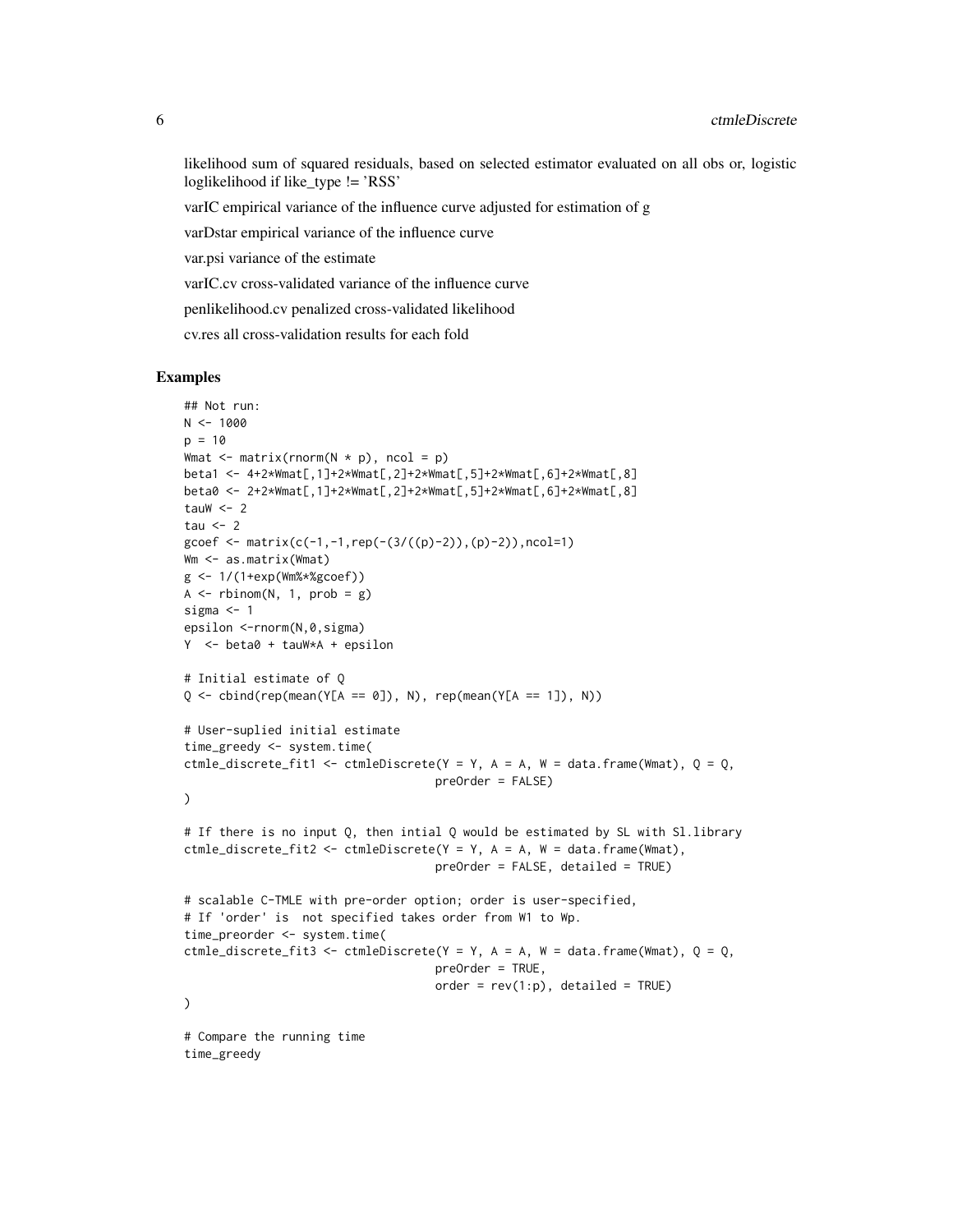# <span id="page-6-0"></span>ctmleGeneral 7 and 7 and 7 and 7 and 7 and 7 and 7 and 7 and 7 and 7 and 7 and 7 and 7 and 7 and 7 and 7 and 7 and 7 and 7 and 7 and 7 and 7 and 7 and 7 and 7 and 7 and 7 and 7 and 7 and 7 and 7 and 7 and 7 and 7 and 7 and

time\_preorder

## End(Not run)

ctmleGeneral *General Template for Collaborative Targeted Maximum Likelihood Estimation*

# Description

This function computes the Collaborative Targeted Maximum Likelihood Estimator.

# Usage

```
ctmleGeneral(Y, A, W, Wg = W, Q, ctmletype, gn_candidates,
 gn\_candidates\_cv = NULL, alpha = 0.995, family = "gaussian",
  gbound = 0.025, like_type = "RSS", fluctuation = "logistic",
  verbose = FALSE, detailed = FALSE, PEN = FALSE, g1W = NULL,
 g1WPrev = NULL, V = 5, folds = NULL, stopFactor = 10^6)
```
# Arguments

| Y                | continuous or binary outcome variable                                                                                                                                                                                             |
|------------------|-----------------------------------------------------------------------------------------------------------------------------------------------------------------------------------------------------------------------------------|
| A                | binary treatment indicator, 1 for treatment, 0 for control                                                                                                                                                                        |
| W                | vector, matrix, or dataframe containing baseline covariates for Q bar                                                                                                                                                             |
| Wg               | vector, matrix, or dataframe containing baseline covariates for propensity score<br>model (defaults to W if not supplied by user)                                                                                                 |
| Q                | n by 2 matrix of initial values for Q0W, Q1W in columns 1 and 2, respectively.<br>Current version does not support SL for automatic initial estimation of Q bar                                                                   |
| ctmletype        | 1 or 3. Type of general C-TMLE. Type 1 uses cross-validation to select best gn,<br>while Type 3 directly solves extra clever covariates.                                                                                          |
| gn_candidates    | matrix or dataframe, each column stand for a estimate of propensity score. Esti-<br>mate in the column with larger index should have smaller empirical loss                                                                       |
| gn_candidates_cv |                                                                                                                                                                                                                                   |
|                  | matrix or dataframe, each column stand for a the cross-validated estimate. For<br>example, the $(i,j)$ -th element is the predicted propensity score by j-th estimator,<br>for i-th observation, when it is in the validation set |
| alpha            | used to keep predicted initial values bounded away from $(0,1)$ for logistic fluc-<br>tuation, 0.995 (default)                                                                                                                    |
| family           | family specification for working regression models, generally 'gaussian' for<br>continuous outcomes (default), 'binomial' for binary outcomes                                                                                     |
| gbound           | bound on $P(A=1 W)$ , defaults to 0.025                                                                                                                                                                                           |
| like_type        | 'RSS' or 'loglike'. The metric to use for forward selection and cross-validation                                                                                                                                                  |
| fluctuation      | 'logistic' (default) or 'linear', for targeting step                                                                                                                                                                              |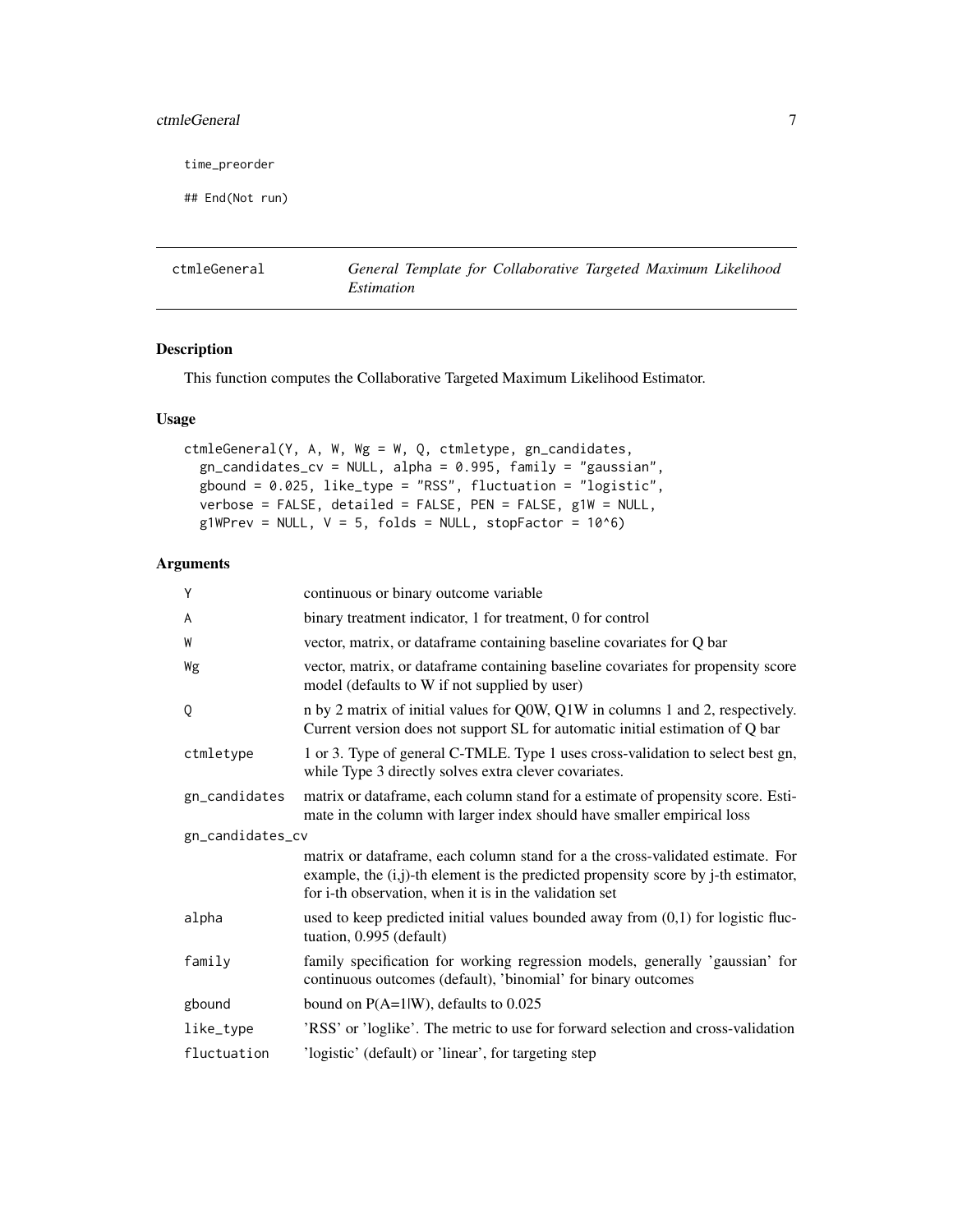| verbose    | print status messages if TRUE                                                                                                                                 |
|------------|---------------------------------------------------------------------------------------------------------------------------------------------------------------|
| detailed   | boolean number. If it is TRUE, return more detailed results                                                                                                   |
| <b>PEN</b> | boolean. If true, penalized loss is used in cross-validation step                                                                                             |
| g1W        | Only used when type is 3. a user-supplied propensity score estimate.                                                                                          |
| g1WPrev    | Only used when type is 3. a user-supplied propensity score estimate, with small<br>fluctuation compared to g1W.                                               |
| V          | Number of folds. Only used if folds is not specified                                                                                                          |
| folds      | The list of indices for cross-validation step. We recommend the cv-splits in<br>C-TMLE matchs that in gn_candidate_cv                                         |
| stopFactor | Numerical value with default 1e6. If the current empirical likelihood is stopFac-<br>tor times larger than the best previous one, the construction would stop |

#### Value

best\_k the index of estimate that selected by cross-validation

est estimate of psi\_0

CI IC-based 95

pvalue pvalue for the null hypothesis that  $Psi = 0$ 

likelihood sum of squared residuals, based on selected estimator evaluated on all obs or, logistic loglikelihood if like\_type != "RSS"

varIC empirical variance of the influence curve adjusted for estimation of g

varDstar empirical variance of the influence curve

var.psi variance of the estimate

varIC.cv cross-validated variance of the influence curve

penlikelihood.cv penalized cross-validatedlikelihood

cv.res all cross-validation results for each fold

```
N < - 1000p = 100
V = 5Wmat \leq matrix(rnorm(N * p), ncol = p)
gcoef \leq matrix(c(-1,-1,rep(-(3/((p)-2)),(p)-2)),ncol=1)
W <- as.data.frame(Wmat)
g <- 1/(1+exp(Wmat%*%gcoef / 3))
A \leq -rbinom(N, 1, prob = g)# Build potential outcome pairs, and the observed outcome Y
beta1 <- 4+2*Wmat[,1]+2*Wmat[,2]+2*Wmat[,5]+2*Wmat[,6]+2*Wmat[,8]
beta0 <- 2+2*Wmat[,1]+2*Wmat[,2]+2*Wmat[,5]+2*Wmat[,6]+2*Wmat[,8]
tau = 2sigma <- 1
```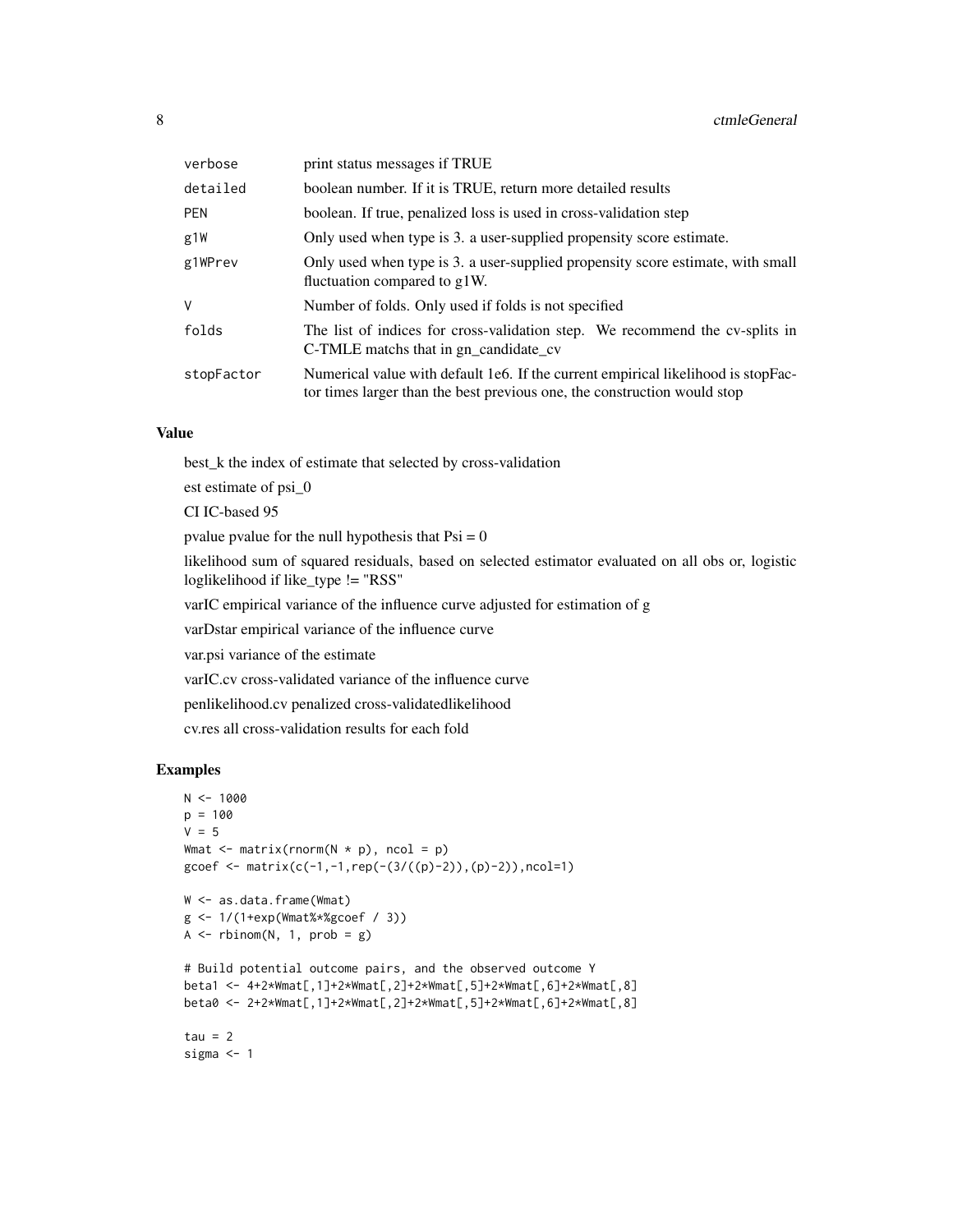#### ctmleGeneral 9

```
epsilon <-rnorm(N,0,sigma)
Y \le - beta\theta + tau * A + epsilon
# Initial estimate of Q
Q \le - \text{cbind}(\text{rep}(\text{mean}(Y[A == 1]), N), \text{rep}(\text{mean}(Y[A == 0]), N))folds <-by(sample(1:N,N), rep(1:V, length=N), list)
lasso_fit <- cv.glmnet(x = as.matrix(W), y = A, alpha = 1, nlambda = 100, nfolds = 10)
lasso_lambdas <- lasso_fit$lambda[lasso_fit$lambda <= lasso_fit$lambda.min][1:5]
# Build template for glmnet
SL.glmnet_new <- function (Y, X, newX, family, obsWeights, id, alpha = 1,
                           nlambda = 100, lambda = 0, \ldots)
{
    # browser()
    if (!is.mathix(X)) {
          X \leftarrow \text{model.matrix}(\sim-1 + ., X)newX <- model.matrix(~-1 + ., newX)
   }
   fit <- glmnet::glmnet(x = X, y = Y,
                         lambda = lambda,
                          family = family$family, alpha = alpha)
  pred <- predict(fit, newx = newX, type = "response")
    fit <- list(object = fit)
  class(fit) <- "SL.glmnet"
  out <- list(pred = pred, fit = fit)
   return(out)
}
# Use a sequence of LASSO estimators to build gn sequence:
SL.cv1lasso <- function (..., alpha = 1, lambda = lasso_lambdas[1]){
  SL.glmnet_new(..., alpha = alpha, lambda = lambda)}
SL.cv2lasso <- function (... , alpha = 1, lambda = lasso_lambdas[2]){
    SL.glmnet_new(..., alpha = alpha, lambda = lambda)}
SL.cv3lasso <- function (..., alpha = 1, lambda = lasso_lambdas[3]){
    SL.glmnet_new(..., alpha = alpha, lambda = lambda)}
SL.cv4lasso <- function (..., alpha = 1, lambda = lasso_lambdas[4]){
     SL.glmnet_new(..., alpha = alpha, lambda = lambda)}
SL.library = c('SL.cv1lasso', 'SL.cv2lasso', 'SL.cv3lasso', 'SL.cv4lasso', 'SL.glm')
# Build the sequence. See more details in the function build_gn_seq, and package SuperLearner
gn_seq <- build_gn_seq(A = A, W = W, SL.library = SL.library, folds = folds)
```

```
# Use the output of build_gn_seq for ctmle general templates
ctmle_fit <- ctmleGeneral(Y = Y, A = A, W = W, Q = Q, ctmletype = 1,
```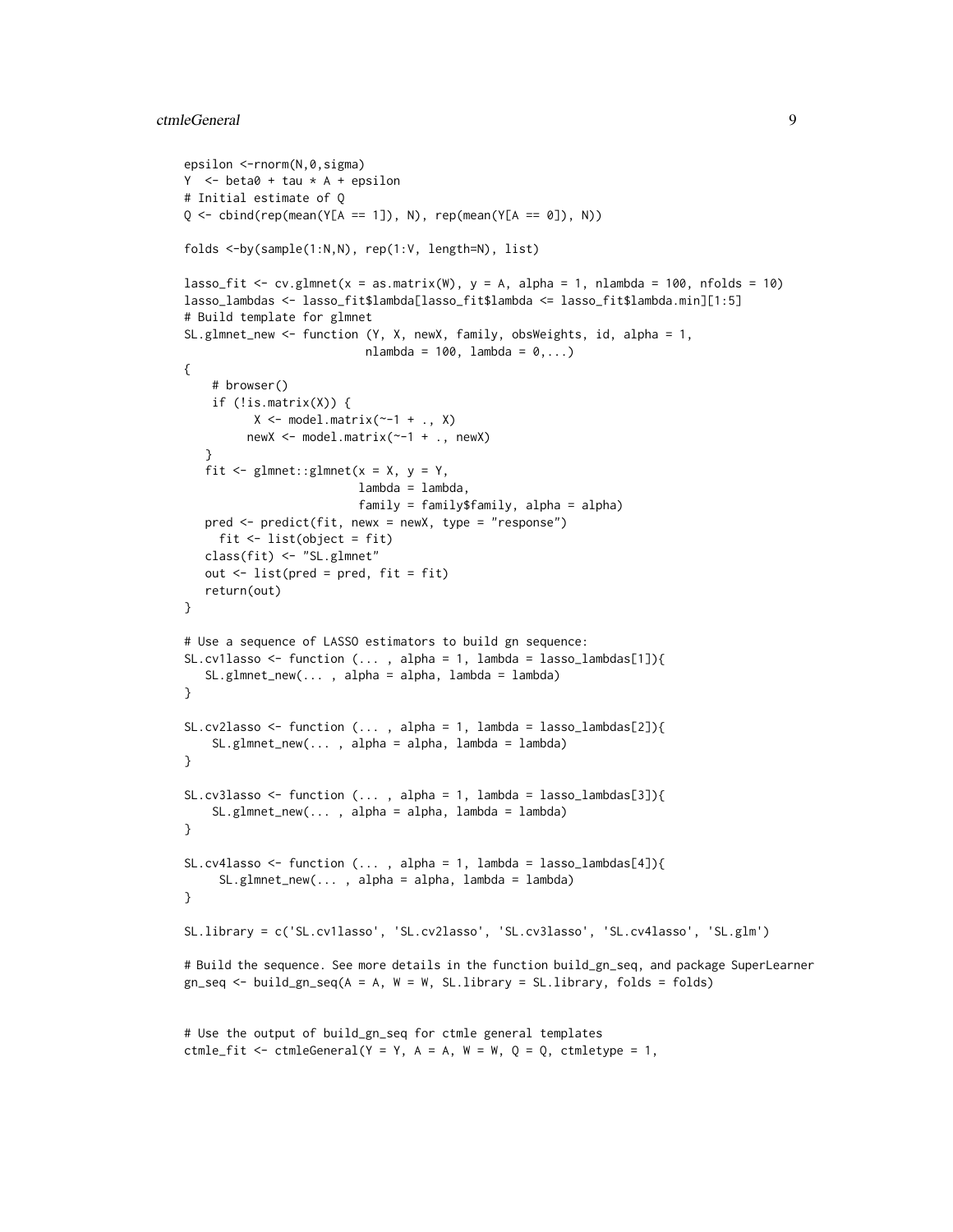```
gn_candidates = gn_seq$gn_candidates,
gn_candidates_cv = gn_seq$gn_candidates_cv,
folds = gn_seq$folds, V = length(folds))
```
<span id="page-9-0"></span>ctmleGlmnet *Collaborative Targeted Maximum Likelihood Estimation for hyperparameter tuning of LASSO*

### Description

This function computes the Collaborative Maximum Likelihood Estimation for hyper-parameter tuning of LASSO.

# Usage

ctmleGlmnet(Y, A, W, Wg = W, Q, lambdas = NULL, ctmletype,  $V = 5$ , folds = NULL, alpha =  $0.995$ , family = "gaussian", gbound =  $0.025$ , like\_type = "RSS", fluctuation = "logistic", verbose = FALSE, detailed = FALSE, PEN = FALSE, g1W = NULL, g1WPrev = NULL, stopFactor =  $10<sup>6</sup>$ )

#### Arguments

| Υ         | continuous or binary outcome variable                                                                                                                                                                                        |
|-----------|------------------------------------------------------------------------------------------------------------------------------------------------------------------------------------------------------------------------------|
| A         | binary treatment indicator, 1 for treatment, 0 for control                                                                                                                                                                   |
| W         | vector, matrix, or dataframe containing baseline covariates for Q bar                                                                                                                                                        |
| Wg        | vector, matrix, or dataframe containing baseline covariates for propensity score<br>model (defaults to W if not supplied by user)                                                                                            |
| Q         | n by 2 matrix of initial values for Q0W, Q1W in columns 1 and 2, respectively.<br>Current version does not support SL for automatic initial estimation of Q bar                                                              |
| lambdas   | numeric vector of lambdas (regularization parameter) for glmnet estimation of<br>propensity score, with decreasing order. We recommend the first lambda is se-<br>lected by external cross-validation.                       |
| ctmletype | 1, 2 or 3. Type of general C-TMLE. Type 1 uses cross-validation to select best<br>gn, Type 3 directly solves extra clever covariates, and Type 2 uses both cross-<br>validation and extra covariate. See more details in !!! |
| V         | Number of folds. Only used if folds is not specified                                                                                                                                                                         |
| folds     | The list of indices for cross-validation step. We recommend the cv-splits in<br>C-TMLE matchs that in gn_candidate_cv                                                                                                        |
| alpha     | used to keep predicted initial values bounded away from $(0,1)$ for logistic fluc-<br>tuation, 0.995 (default)                                                                                                               |
| family    | family specification for working regression models, generally 'gaussian' for<br>continuous outcomes (default), 'binomial' for binary outcomes                                                                                |
| gbound    | bound on $P(A=1 W)$ , defaults to 0.025                                                                                                                                                                                      |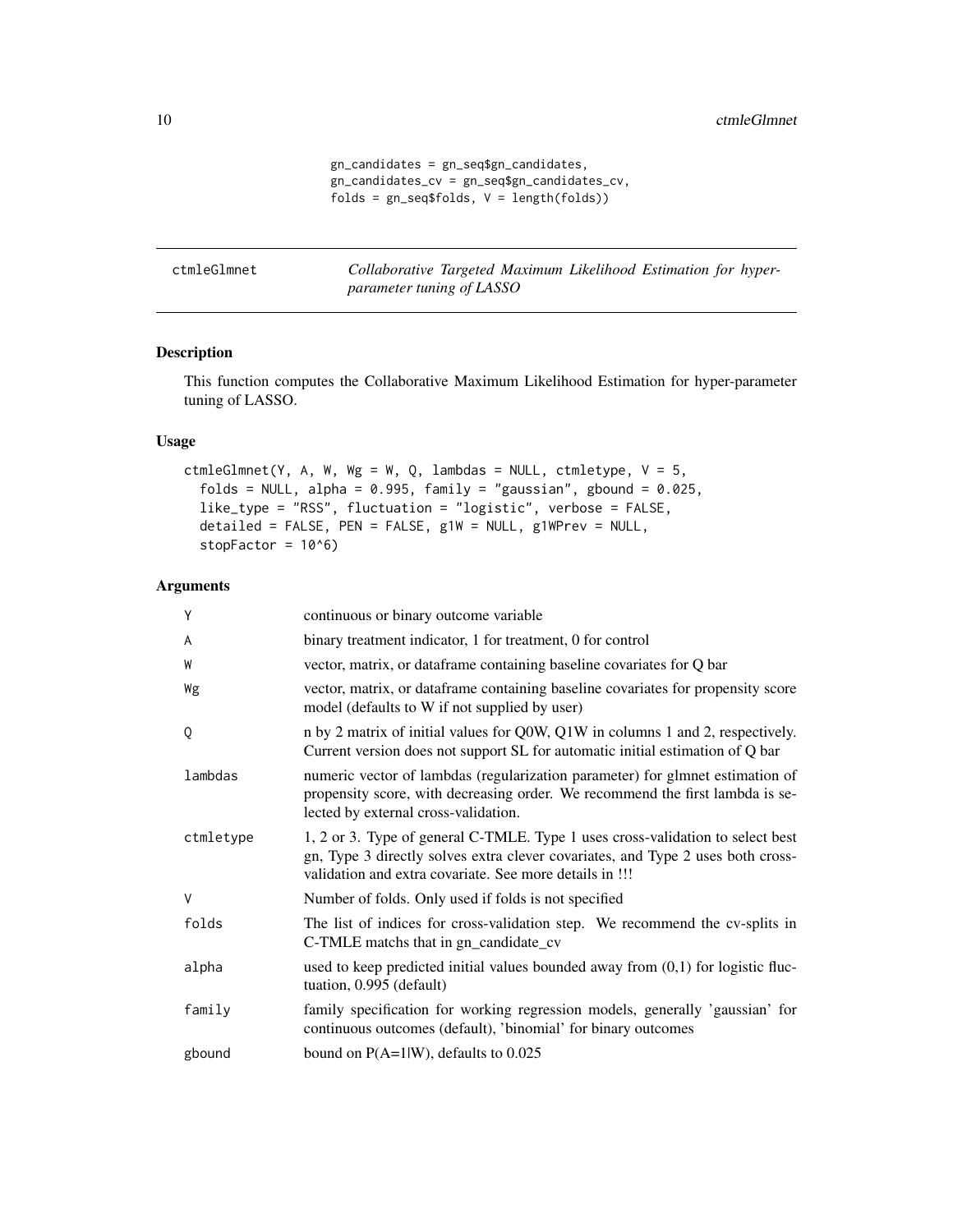#### ctmleGlmnet 11

| like_type   | 'RSS' or 'loglike'. The metric to use for forward selection and cross-validation                                                                              |
|-------------|---------------------------------------------------------------------------------------------------------------------------------------------------------------|
| fluctuation | 'logistic' (default) or 'linear', for targeting step                                                                                                          |
| verbose     | print status messages if TRUE                                                                                                                                 |
| detailed    | boolean number. If it is TRUE, return more detailed results                                                                                                   |
| <b>PEN</b>  | boolean. If true, penalized loss is used in cross-validation step                                                                                             |
| g1W         | Only used when type is 3. a user-supplied propensity score estimate.                                                                                          |
| g1WPrev     | Only used when type is 3. a user-supplied propensity score estimate, with small<br>fluctuation compared to g1W.                                               |
| stopFactor  | Numerical value with default 1e6. If the current empirical likelihood is stopFac-<br>tor times larger than the best previous one, the construction would stop |

# Value

best\_k the index of estimate that selected by cross-validation

est estimate of psi\_0

CI IC-based 95

pvalue pvalue for the null hypothesis that  $Psi = 0$ 

likelihood sum of squared residuals, based on selected estimator evaluated on all obs or, logistic loglikelihood if like\_type != 'RSS'

varIC empirical variance of the influence curve adjusted for estimation of g

varDstar empirical variance of the influence curve

var.psi variance of the estimate

varIC.cv cross-validated variance of the influence curve

penlikelihood.cv penalized cross-validatedlikelihood

cv.res all cross-validation results for each fold

```
## Not run:
set.seed(123)
N < - 1000p = 10Wmat \leq matrix(rnorm(N * p), ncol = p)
beta1 <- 4+2*Wmat[,1]+2*Wmat[,2]+2*Wmat[,5]+2*Wmat[,6]+2*Wmat[,8]
beta0 <- 2+2*Wmat[,1]+2*Wmat[,2]+2*Wmat[,5]+2*Wmat[,6]+2*Wmat[,8]
tau <-2gcoef <- matrix(c(-1, -1, rep(0, (p)-2)), ncol=1)
Wm <- as.matrix(Wmat)
g <- 1/(1+exp(Wm%*%gcoef / 3))
A \leq -rbinom(N, 1, prob = g)sigma <-1epsilon <-rnorm(N,0,sigma)
Y \le - \beta + \alpha + tau * A + epsilon
# ctmleGlmnet must provide user-specified Q
W_tmp <- data.frame(Wm[,1:3])
```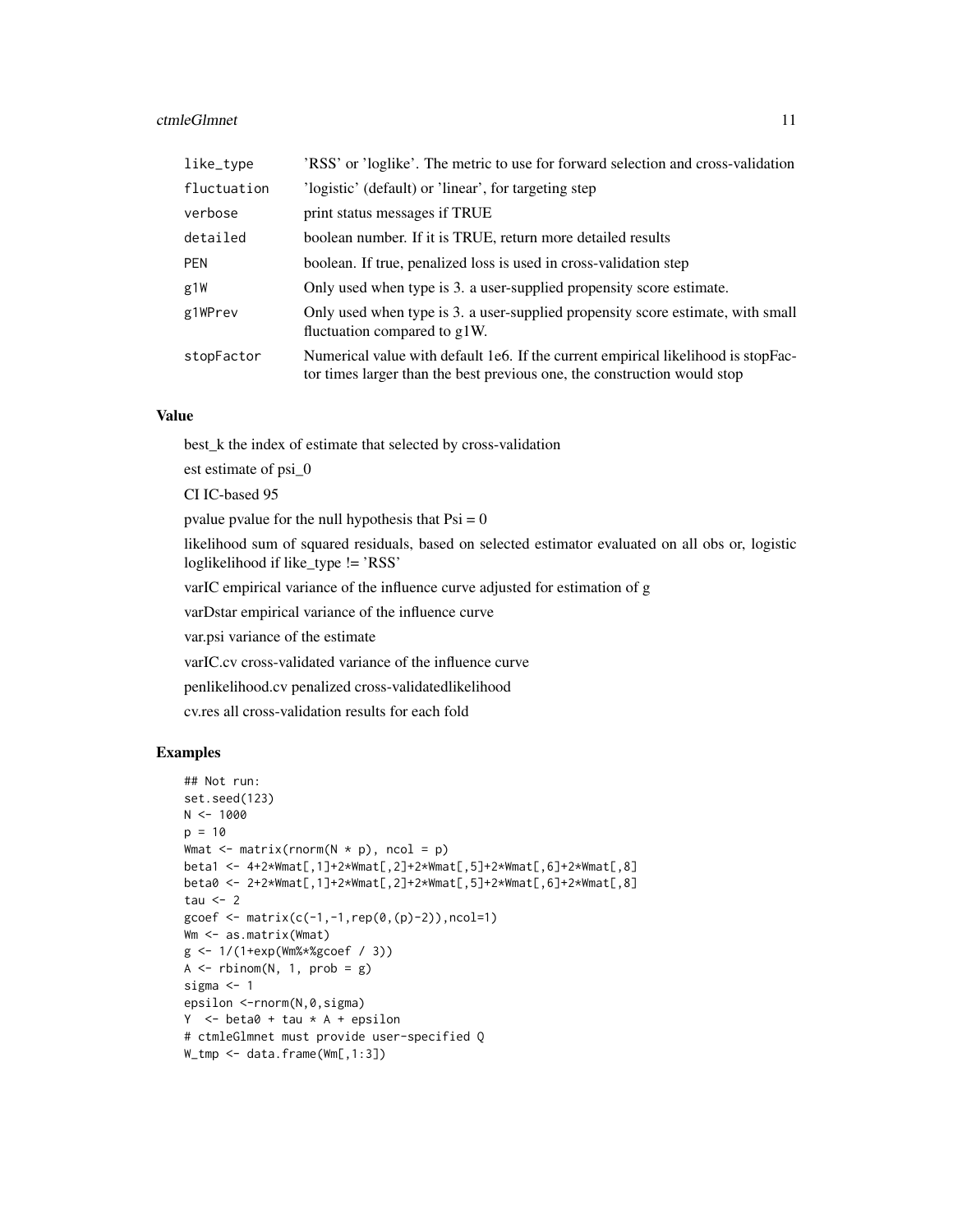```
treated<- W_tmp[which(A==1),]
untreated<-W_tmp[which(A==0),]
Y1<-Y[which(A==1)]
Y0<-Y[which(A==0)]
# Initial Q-estimate
beta1hat <- predict(lm(Y1~.,data=treated),newdata=W_tmp)
beta0hat <- predict(lm(Y0~., data=untreated),newdata=W_tmp)
Q <- matrix(c(beta0hat,beta1hat),ncol=2)
W = Wmglmnet_fit <- cv.glmnet(y = A, x = Wm,family = 'binomial', nlambda = 40)
start = which(glmnet_fit$lambda==glmnet_fit$lambda.min))
end = length(glmnet_fit$lambda)
lambdas <-glmnet_fit$lambda[start:end]
ctmle_fit1 <- ctmleGlmnet(Y=Y, A=A,
                         W=data.frame(W=W),
                         Q = Q, lambdas = lambdas,
                         ctmletype=1, alpha=.995,
                         family="gaussian",
                         gbound=0.025,like_type="loglik" ,
                         fluctuation="logistic",
                         verbose=FALSE,
                         detailed=FALSE, PEN=FALSE,
                         V=5, stopFactor=10^6)
```
## End(Not run)

print.ctmle *print a ctmle object*

# Description

print a ctmle object

# Usage

## S3 method for class 'ctmle'  $print(x, \ldots)$ 

#### Arguments

| x                       | a ctmle object  |
|-------------------------|-----------------|
| $\cdot$ $\cdot$ $\cdot$ | other parameter |

# Examples

## Not run:  $N < - 1000$  $p = 10$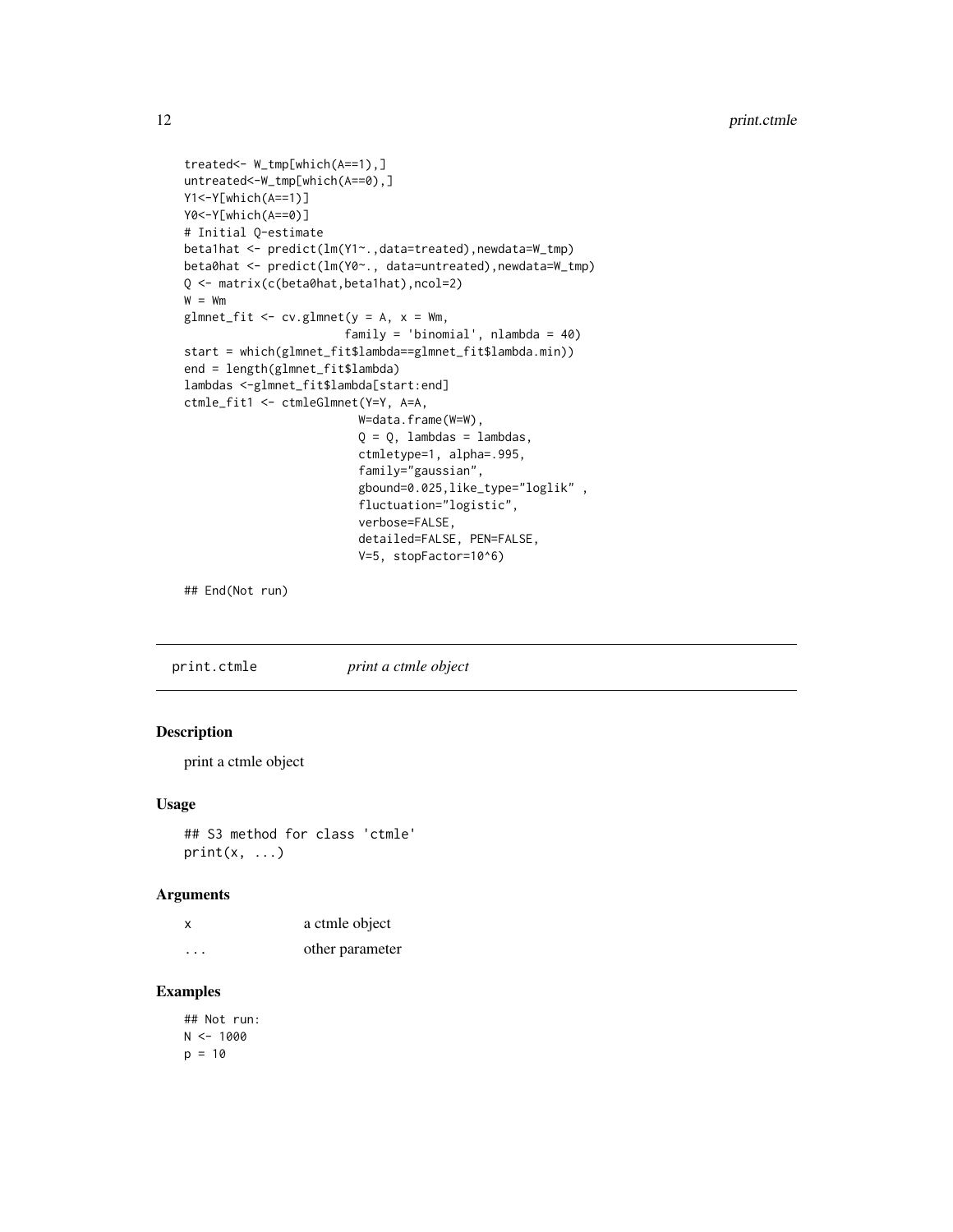```
Wmat \leq matrix(rnorm(N \star p), ncol = p)
beta1 <- 4+2*Wmat[,1]+2*Wmat[,2]+2*Wmat[,5]+2*Wmat[,6]+2*Wmat[,8]
beta0 <- 2+2*Wmat[,1]+2*Wmat[,2]+2*Wmat[,5]+2*Wmat[,6]+2*Wmat[,8]
tauW <-2tau <-2gcoef <- matrix(c(-1,-1,rep(-(3/((p)-2)),(p)-2)),ncol=1)
Wm <- as.matrix(Wmat)
g <- 1/(1+exp(Wm%*%gcoef))
A \leftarrow \text{rbinom}(N, 1, \text{prob} = g)sigma <- 1
epsilon <-rnorm(N,0,sigma)
Y <- beta0 + tauW*A + epsilon
# Initial estimate of Q
Q \leftarrow \text{cbind}(\text{rep}(\text{mean}(Y[A == 0]), N), \text{rep}(\text{mean}(Y[A == 1]), N))# User-suplied initial estimate
time_greedy <- system.time(
ctmle_discrete_fit1 <- ctmleDiscrete(Y = Y, A = A, W = data.frame(Wmat), Q = Q,
                                       preOrder = FALSE)
\lambdactmle_summary = summary(ctmle_discrete_fit1)
ctmle_summary
ctmle_discrete_fit1
## End(Not run)
```
print.summary.ctmle *print the summary of a ctmle object*

#### Description

print the summary of a ctmle object

#### Usage

```
## S3 method for class 'summary.ctmle'
print(x, \ldots)
```
#### Arguments

| X        | a summary.ctmle object |
|----------|------------------------|
| $\cdots$ | other parameter        |

# Examples

## Not run:  $N < - 1000$  $p = 10$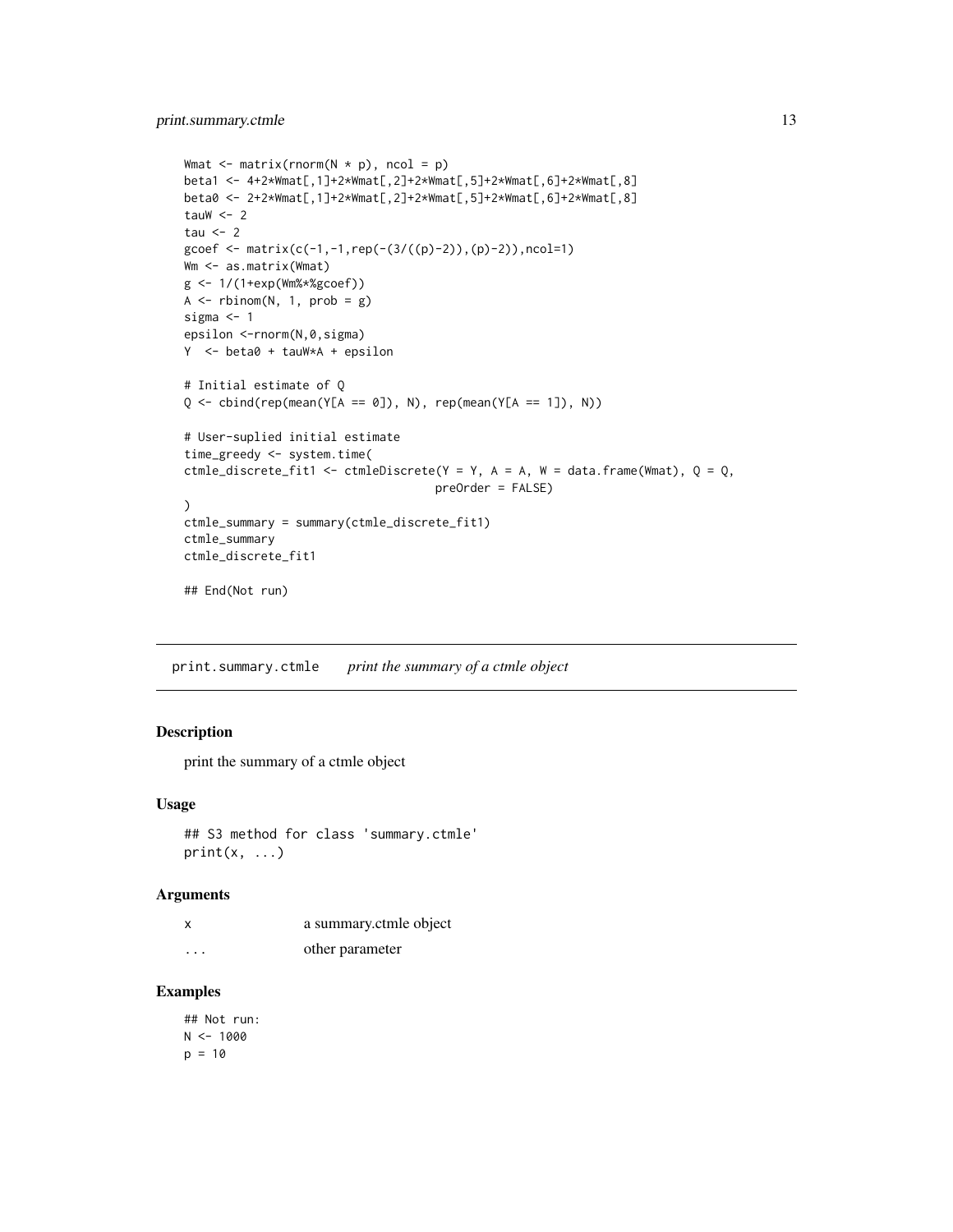```
Wmat \leq matrix(rnorm(N \star p), ncol = p)
beta1 <- 4+2*Wmat[,1]+2*Wmat[,2]+2*Wmat[,5]+2*Wmat[,6]+2*Wmat[,8]
beta0 <- 2+2*Wmat[,1]+2*Wmat[,2]+2*Wmat[,5]+2*Wmat[,6]+2*Wmat[,8]
tauW <-2tau <-2gcoef <- matrix(c(-1,-1, rep(-(3/((p)-2)),(p)-2)), ncol=1)
Wm <- as.matrix(Wmat)
g <- 1/(1+exp(Wm%*%gcoef))
A \leftarrow \text{rbinom}(N, 1, \text{prob} = g)sigma <- 1
epsilon <-rnorm(N,0,sigma)
Y <- beta0 + tauW*A + epsilon
# Initial estimate of Q
Q \leftarrow \text{cbind}(\text{rep}(\text{mean}(Y[A == 0]), N), \text{rep}(\text{mean}(Y[A == 1]), N))# User-suplied initial estimate
time_greedy <- system.time(
ctmle_discrete_fit1 <- ctmleDiscrete(Y = Y, A = A, W = data.frame(Wmat), Q = Q,
                                       preOrder = FALSE)
\lambdactmle_summary = summary(ctmle_discrete_fit1)
ctmle_summary
ctmle_discrete_fit1
## End(Not run)
```
summary.ctmle *Summarise a ctmle object*

# Description

Summarise a ctmle object

#### Usage

```
## S3 method for class 'ctmle'
summary(object, ...)
```
#### Arguments

| object                  | a ctmle object  |
|-------------------------|-----------------|
| $\cdot$ $\cdot$ $\cdot$ | other parameter |

# Examples

## Not run:  $N < - 1000$  $p = 10$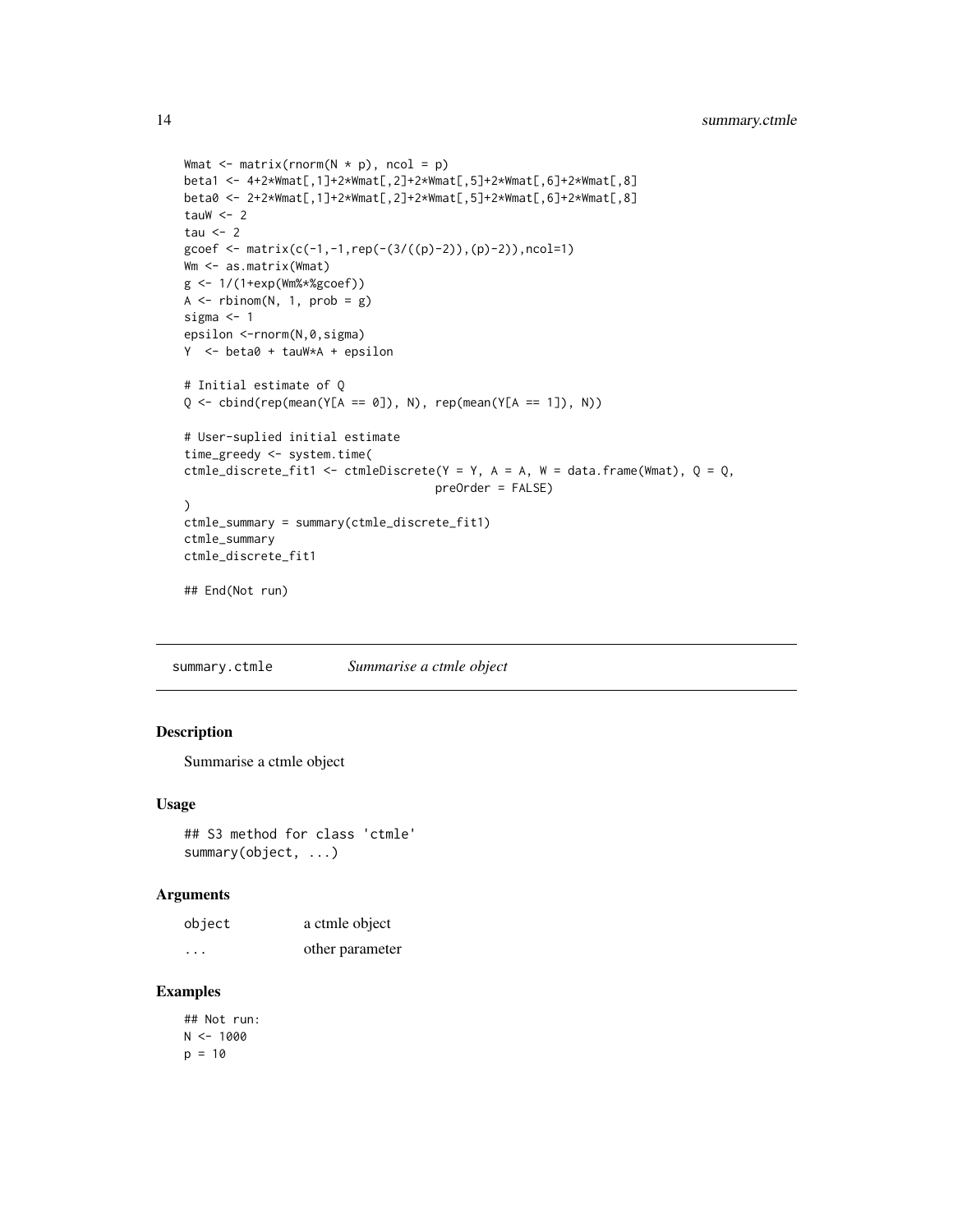# summary.ctmle 15

```
Wmat \leq matrix(rnorm(N \star p), ncol = p)
beta1 <- 4+2*Wmat[,1]+2*Wmat[,2]+2*Wmat[,5]+2*Wmat[,6]+2*Wmat[,8]
beta0 <- 2+2*Wmat[,1]+2*Wmat[,2]+2*Wmat[,5]+2*Wmat[,6]+2*Wmat[,8]
tauW <-2tau <-2gcoef <- matrix(c(-1,-1, rep(-(3/((p)-2)),(p)-2)), ncol=1)
Wm <- as.matrix(Wmat)
g <- 1/(1+exp(Wm%*%gcoef))
A \leftarrow \text{rbinom}(N, 1, \text{prob} = g)sigma <- 1
epsilon <-rnorm(N,0,sigma)
Y <- beta0 + tauW*A + epsilon
# Initial estimate of Q
Q \le cbind(rep(mean(Y[A == 0]), N), rep(mean(Y[A == 1]), N))
# User-suplied initial estimate
time_greedy <- system.time(
ctmle_discrete_fit1 <- ctmleDiscrete(Y = Y, A = A, W = data.frame(Wmat), Q = Q,
                                     preOrder = FALSE)
\lambdactmle_summary = summary(ctmle_discrete_fit1)
ctmle_summary
ctmle_discrete_fit1
```
## End(Not run)